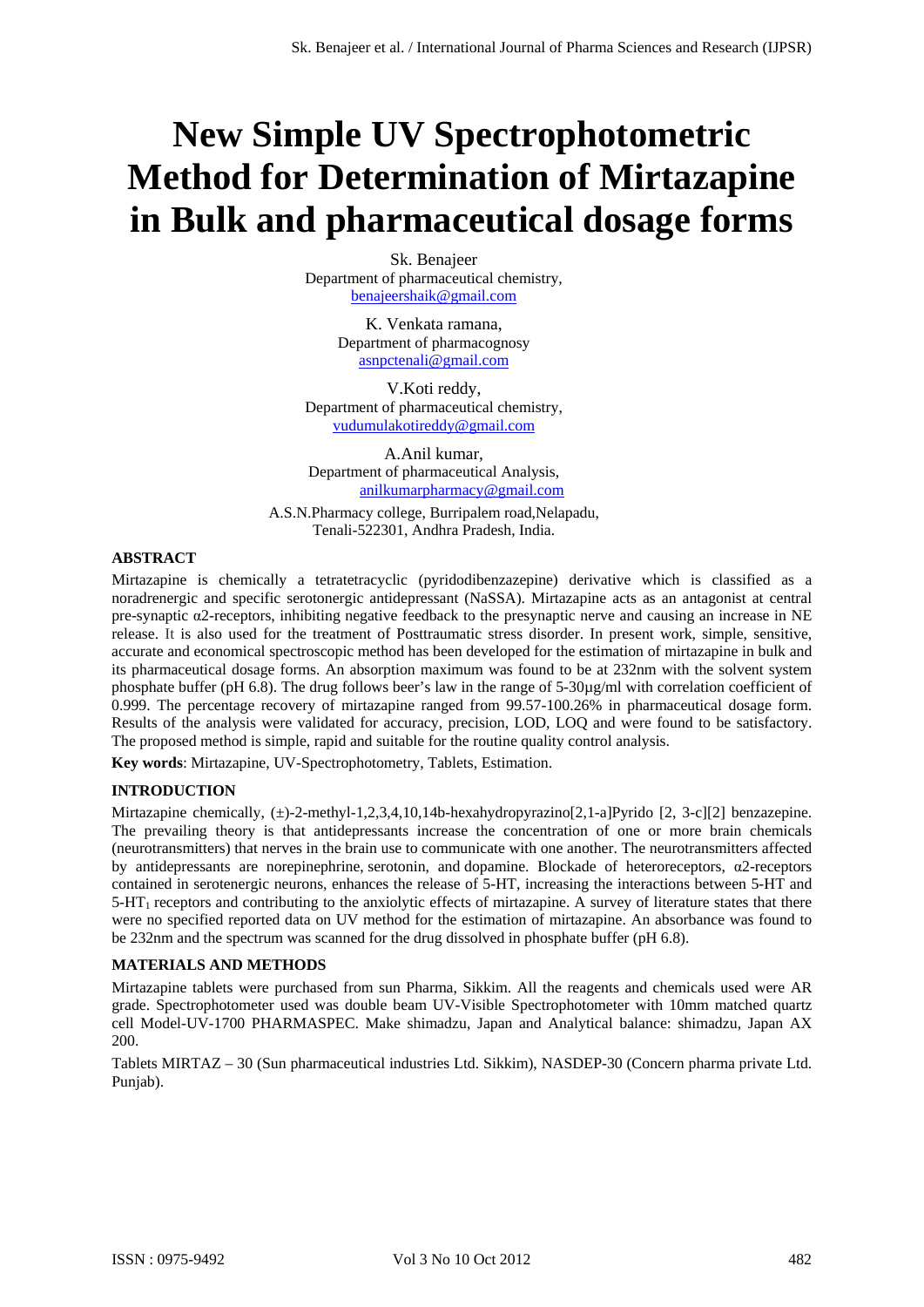# **METHOD DEVELOPMENT**

### **Preparation of standard stock solution**

Mirtazapine (10mg) was accurately weighed and transferred to a 100ml volumetric flask. It was first dissolved in 25ml of phosphate buffer (pH 6.8) and sonicated for about 10-15 min., then finally made up to the volume with phosphate buffer (pH 6.8) (100µg/ml).

# **Preparation of calibration curve**

From the standard stock solution fresh aliquots were pipetted out and suitably diluted with phosphate buffer (pH 6.8) to get final concentration in the range of 5-30µg/ml. The solutions were scanned under spectrum mode for 200-400nm wavelength range and a sharp peak was obtained at 232nm (Fig-1). A calibration curve was plotted taking an absorbance on y-axis against concentration of standard solution on x-axis (Fig-2). The method was applied for known sample solution and was found to be satisfactory for the analysis of tablet dosage forms.

#### **Optical characteristics**

The optical characteristics such as beer's law limit, molar extinction coefficient, % RSD were calculated. Regression characteristics like slope intercept, correlation coefficient, LOD, LOQ, standard deviation were calculated (Table-1).

# **ASSAY OF MIRTAZAPINE TABLETS**

For the analysis of the dosage form 20 tablets of mirtazapine of various brands were weighed. Powder equivalent to 10mg of mirtazapine was taken in to a 100ml volumetric flask. The formulation first dissolved in 25ml of phosphate buffer (pH 6.8) and sonicated for about 10-15 min. finally made up the volume with phosphate buffer (pH 6.8). The solution was filtered and final dilution of the sample (10µg/ml) was prepared and measured the absorbance against blank at 232 nm. The amount of mirtazapine was computed by using the equation referring to the calibration curve (Table-2).

#### **METHOD VALIDATION**

The method was validated for different parameters like linearity, Accuracy and Precision.

#### **Linearity**

Fresh aliquots were prepared from the stock solution (100µg/ml) ranging from 5-30µg/ml. The samples were scanned in UV-Visible spectrophotometer using phosphate buffer (pH 6.8) as blank. It was found that the selected drug shows linearity between 5-30µg/ml (Table-3).

#### **Accuracy**

Accuracy of the method confirmed by studying recovery at 3 different concentrations 50, 75 and 100µg/ml of these expected, in accordance with ICH guidelines, by replicate analysis(n=6). Standard drug solution was added to a pre analyzed sample solution and percentage drug content was measured. The results from study of accuracy were reported (Table 3). % Recovery =  $[(ct-cu)/ca] \times 100$ . Where ct is conc. of the analyte found; cu is the total conc. of the analyte present in formulation; and ca is the conc. of the pure analyte added to the formulation (Table-4).

# **Precision**

Precision (intra-day precision) of the method was evaluated by carrying out the six independent test samples of mirtazapine. The intermediate precision (inter-day precision) of the method was also evaluated using two different analyst, and different days in the same laboratory. The percent relative standard deviation (%RSD) values obtained by two analysts were found to be good (Table-5).

# **RESULTS AND DISCUSSION**

From the optical characteristics (Table-1) of the proposed method, mirtazapine was shown its maximum wavelength at 232nm in the solvent methanol with a good correlation coefficient 0.999. The percentage purity and relative standard deviation from the assay of the tablet dosage forms (Table-2) were found to be within the limits and from linearity data (Table-3) it was found to be that mirtazapine obeys beer's law in the range of 5- 30µg/ml. The accuracy data of the drug (Table-4) was shown good % Recovery and % RSD with the range of 99.57-100.26 and respectively. The inter-day and intra-day (Table-5) precision values were found to be 0.65 and 0.92 respectively, which indicates that the proposed method is accurate and also reveals that there is no interference of the commonly used excipients and additives in the formulation.

#### **CONCLUSION**

The proposed method for the estimation of mirtazapine was found to be simple, sensitive and reliable with good precision and accuracy. The method is specific while estimating the commercial formulations without interference of excipients and other additives. Hence this method can be used for the routine analysis of mirtazapine in pure and pharmaceutical formulations.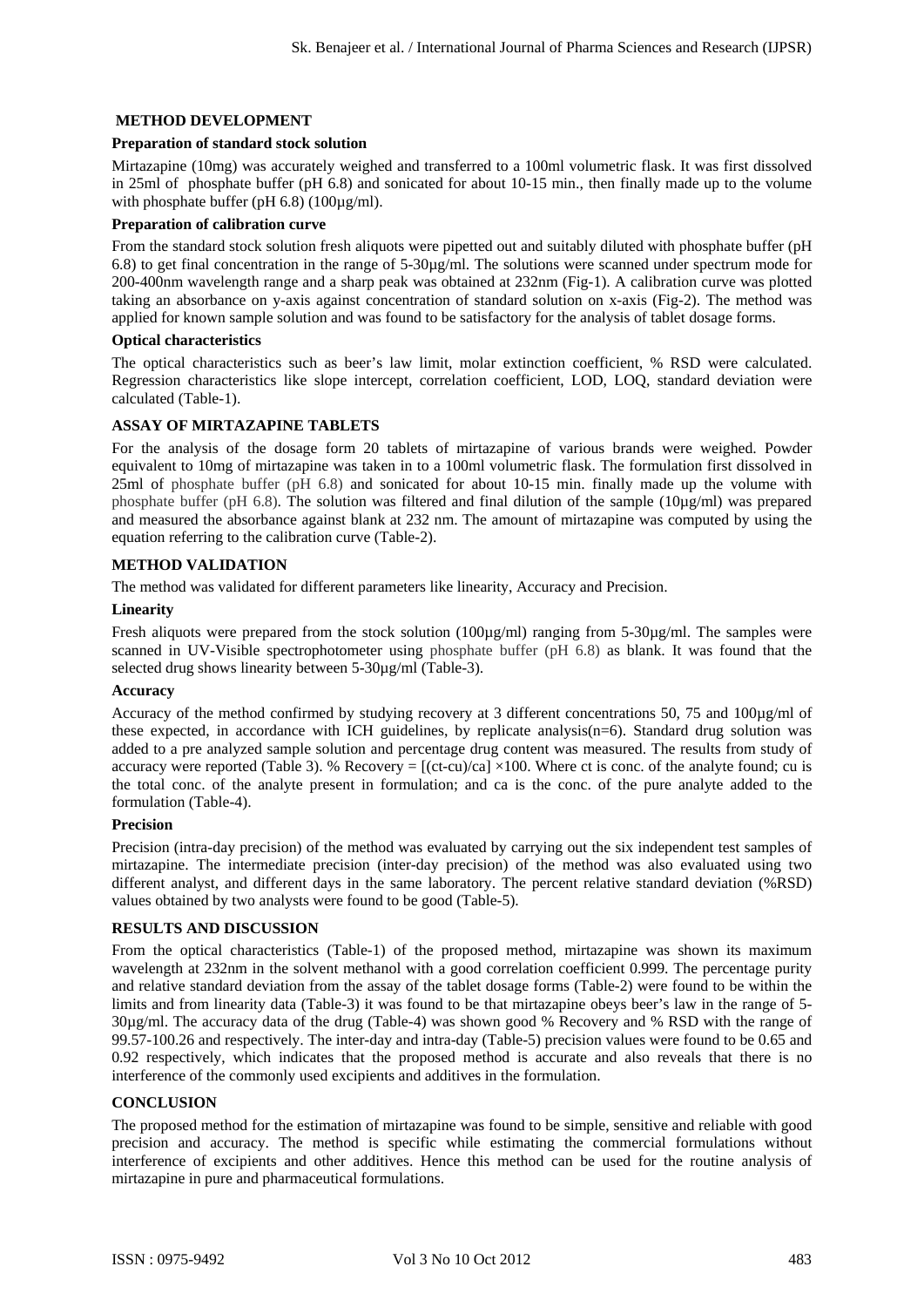# **ACKNOWLEDGEMENTS**

The authors are thankful to Mr. A. Siva Kumar, Chairman of A.S.N. Pharmacy College, Tenali, for providing necessary facilities.

| Parameter                      | Value            |
|--------------------------------|------------------|
| Absorption maxima(nm)          | 232 nm           |
| Beer's law limit $(\mu g/ml)$  | 0.999            |
| Regression equation $(Y=mX+c)$ | $Y=0.029x+0.013$ |
| Slope(m)                       | 0.029            |
| Intercept $(c)$                | 0.013            |
| Standard Deviation             | 0.001            |
| $LOD(\mu g/ml)$                | 0.00113          |
| $LOQ(\mu g/ml)$                | 0.00344          |

Table 1: Optical characteristics and precision of the proposed method

| Table 2: Assay of mirtazapine tablets |  |
|---------------------------------------|--|
|---------------------------------------|--|

|               | Label         | Amount            | % Purity of the    |
|---------------|---------------|-------------------|--------------------|
| Dosage form   | claim(mg/tab) | found*±SD         | tablet±%RSD        |
|               |               |                   |                    |
| <b>MIRTAZ</b> | 30            | $30.29 \pm 0.083$ | 100.95±0.295       |
| <b>NASDEP</b> | 15            | 14.96±0.055       | $100.14 \pm 0.438$ |
| <b>NASDEP</b> | 30            | $30.13 \pm 0.060$ | $100.20 \pm 0.135$ |
| <b>NASDEP</b> | 45            | $45.26 \pm 0.235$ | 100.64±0.451       |

\*An average of three samples of each concentration

Table 3: Accuracy data of the drug

|           | $Concentration(\mu g/ml)$ |             |                    |       |
|-----------|---------------------------|-------------|--------------------|-------|
| Sample ID | Pure drug                 | Formulation | %Recovery±SD       | %RSD  |
| 50%       |                           | 6           | 99.57±0.306        | 0.308 |
| 75%       | 7.5                       | 8.5         | 100.26±0.326       | 0.324 |
| 100%      | 10                        | 11          | $100.19 \pm 0.261$ | 0.26  |

\*An average of three samples of each concentration

| S.NO | $Concentration(\mu g/ml)$ | Absorbance |
|------|---------------------------|------------|
|      | 5                         | 0.154      |
| 2    | 10                        | 0.308      |
| 3    | 15                        | 0.462      |
| 4    | 20                        | 0.599      |
| 5    | 25                        | 0.732      |
| 6    | 30                        | 0.895      |

Table 4: Linearity of mirtazapine in working standard

Table 5: Precision of the mirtazapine working standards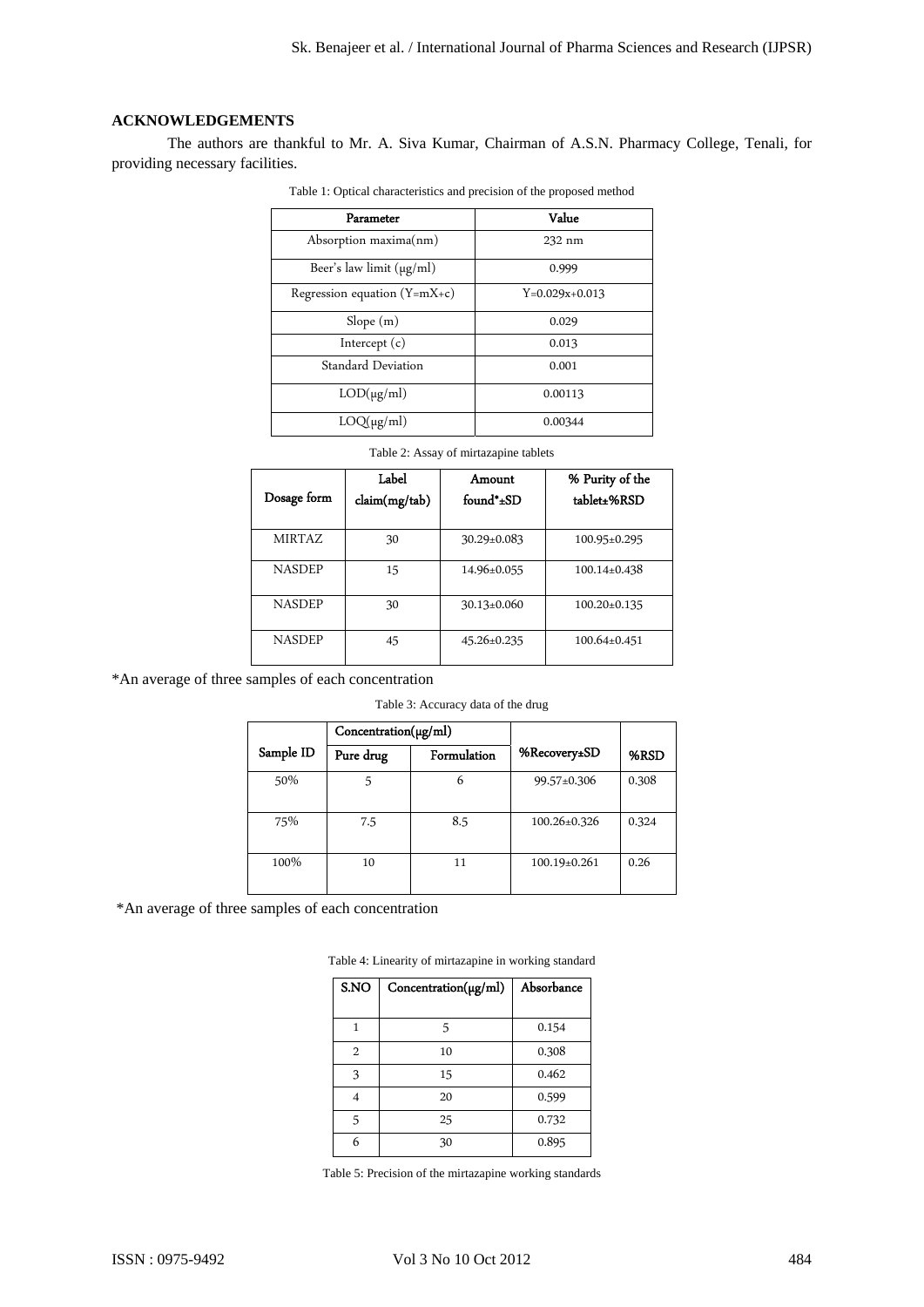|                | Analyst-1             | Analyst-1             |
|----------------|-----------------------|-----------------------|
| Sample no      | (intra-day precision) | (intra-day precision) |
| 1              | 0.224                 | 0.214                 |
| $\overline{2}$ | 0.226                 | 0.214                 |
| 3              | 0.227                 | 0.215                 |
| $\overline{4}$ | 0.225                 | 0.215                 |
| 5              | 0.224                 | 0.215                 |
| 6              | 0.223                 | 0.220                 |
| Mean           | 0.225                 | 0.2155                |
| S.D            | 0.001                 | 0.002                 |
| $%$ RSD        | 0.65                  | 0.92                  |



Structure of Mirtazapine

Fig.1: Spectrum of mirtazapine in phosphate buffer (pH 6.8)



Fig.2: Calibration curve for mirtazapine

#### **REFERENCES**

- [1] Lloyd R. Snyder, Joseph J. Kirkland, Joseph J. Kirland and Joseph L. Glajesh, "Pactical HPLC Method Development", 2<sup>nd</sup> Edition, 1997, Page No. 1-14.
- [2] Willard, Merritt, Dean and Settle, "Instrumental Methods of Analysis" 7<sup>th</sup> edition, Page No. 614-651.
- [3] Gurdeep R. Chatwal and Sham K. Anand, "Instrumental Methods of Chemical Analysis 5th Edition, Himalaya Publishing House, Page No.  $1.2 - 1.5$ .
- [4] U.S.P. National Formulary, The official compendia of standards, 2007, volume-3, Page No. 2671-2672.
- [5] British pharmacopoeia, 2011, volume-2, Page No-2338.
- [6] ICH Guidance on Analytical Method Validation. In Process Convention on Quality for the Pharmaceutical Industry, Toronto, Canada, September, 2002
- [7] Skoog, Holler, Nieman, "Principles of Instrumental Analysis", 5th edition, 2003. Page No. 678-683, 731-735.